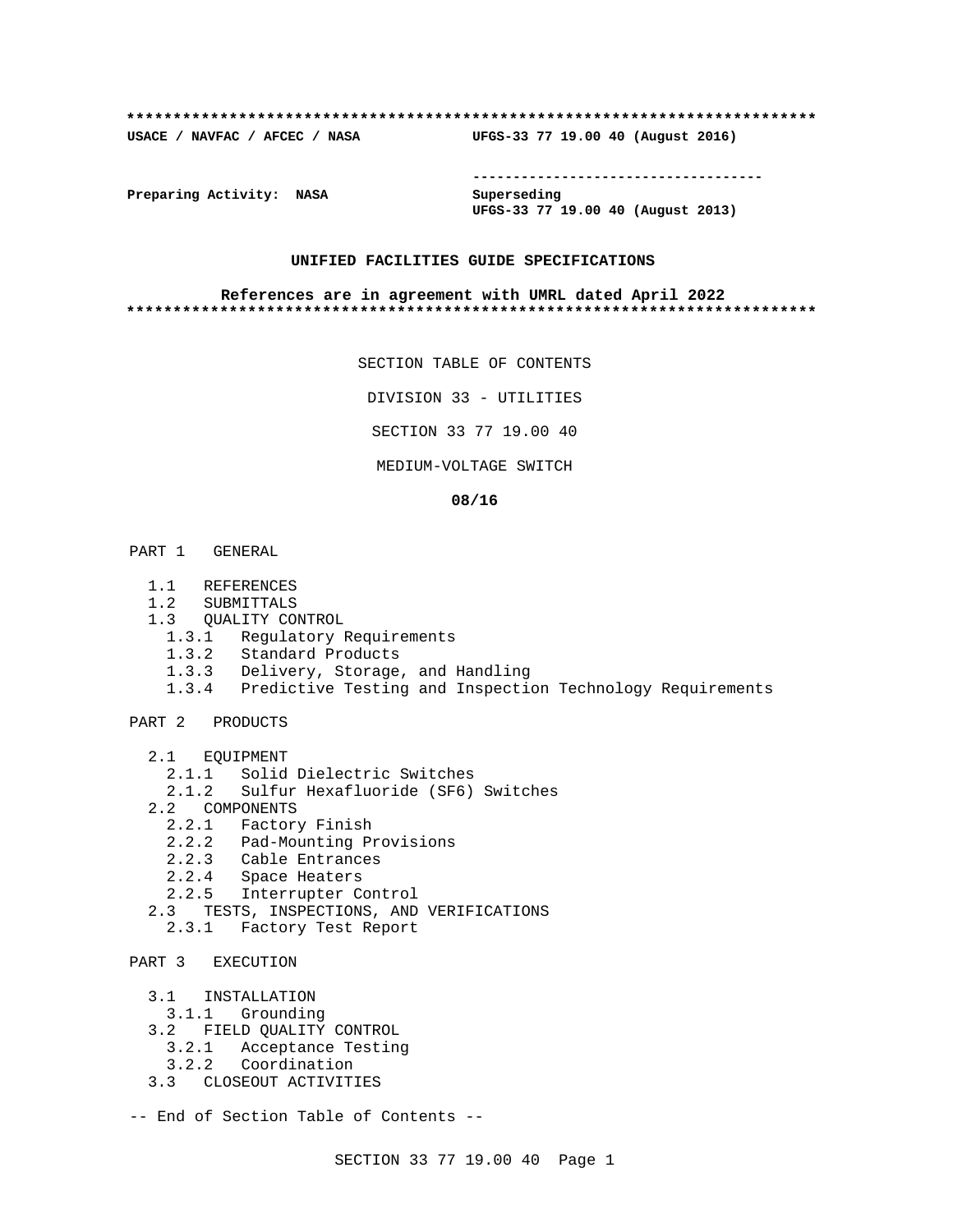SECTION 33 77 19.00 40 Page 2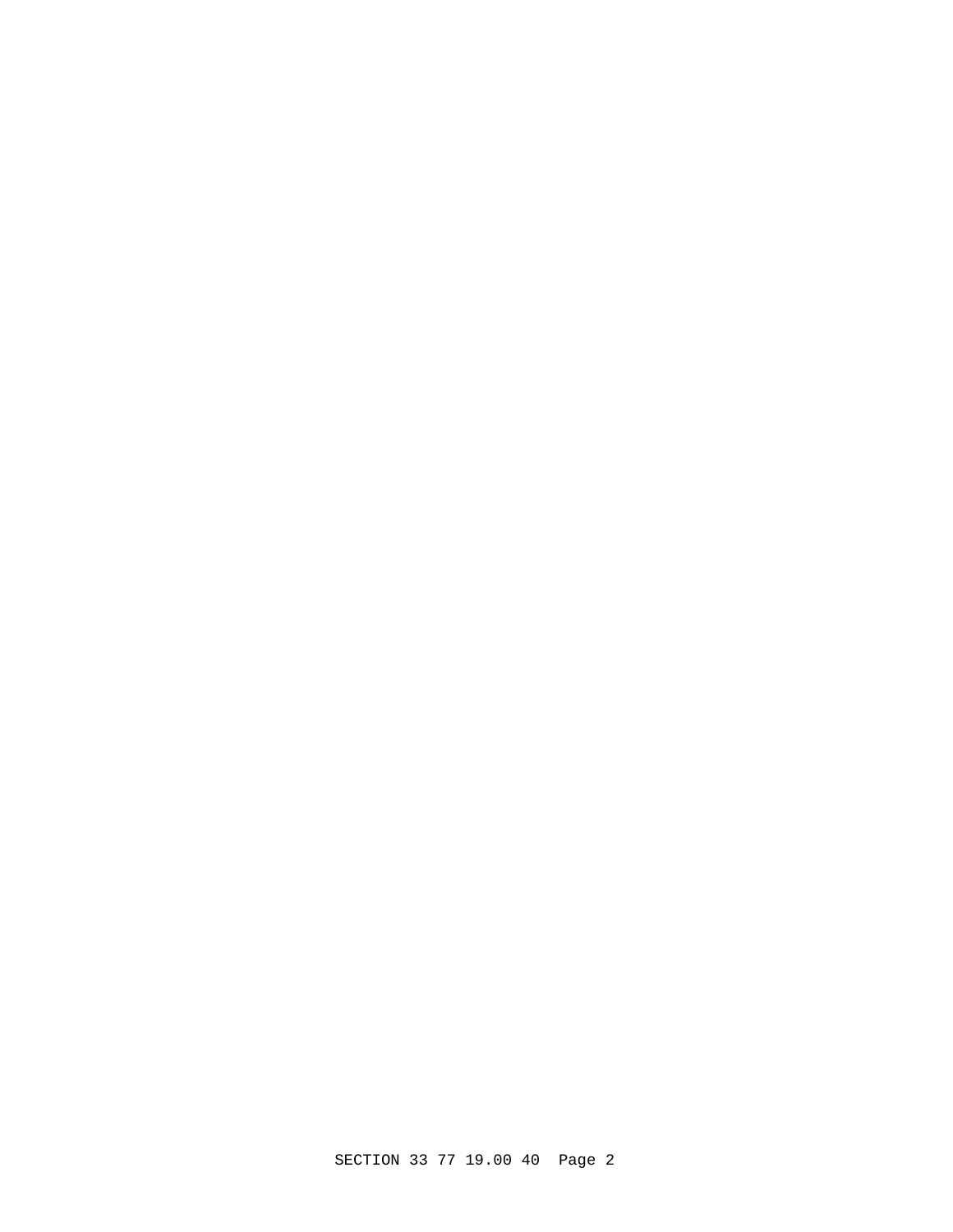**\*\*\*\*\*\*\*\*\*\*\*\*\*\*\*\*\*\*\*\*\*\*\*\*\*\*\*\*\*\*\*\*\*\*\*\*\*\*\*\*\*\*\*\*\*\*\*\*\*\*\*\*\*\*\*\*\*\*\*\*\*\*\*\*\*\*\*\*\*\*\*\*\*\***

**USACE / NAVFAC / AFCEC / NASA UFGS-33 77 19.00 40 (August 2016)**

**------------------------------------**

**Preparing Activity: NASA Superseding**

**UFGS-33 77 19.00 40 (August 2013)**

### **UNIFIED FACILITIES GUIDE SPECIFICATIONS**

**References are in agreement with UMRL dated April 2022 \*\*\*\*\*\*\*\*\*\*\*\*\*\*\*\*\*\*\*\*\*\*\*\*\*\*\*\*\*\*\*\*\*\*\*\*\*\*\*\*\*\*\*\*\*\*\*\*\*\*\*\*\*\*\*\*\*\*\*\*\*\*\*\*\*\*\*\*\*\*\*\*\*\***

### SECTION 33 77 19.00 40

MEDIUM-VOLTAGE SWITCH **08/16**

**\*\*\*\*\*\*\*\*\*\*\*\*\*\*\*\*\*\*\*\*\*\*\*\*\*\*\*\*\*\*\*\*\*\*\*\*\*\*\*\*\*\*\*\*\*\*\*\*\*\*\*\*\*\*\*\*\*\*\*\*\*\*\*\*\*\*\*\*\*\*\*\*\*\***

**NOTE: This guide specification covers the requirements for the requirements for 5k through 38 kV, 600A load-break sulphur hexafluoride (SF6) gas and solid dielectricswitches. Refer to 26 13 01 PAD-MOUNTED DEAD-FRONT AIR INSULATED SWITCHGEAR if air-insulated switches are to be used. On drawings, indicate subsurface, vault, pad-mount, indoor, metal-enclosed, or pole mounted type; the number of switched ways; separable connections; and single-side, double-side, floor, wall, ceiling, or other type installation.**

**Adhere to** UFC 1-300-02 **Unified Facilities Guide Specifications (UFGS) Format Standard when editing this guide specification or preparing new project specification sections. Edit this guide specification for project specific requirements by adding, deleting, or revising text. For bracketed items, choose applicable item(s) or insert appropriate information.**

**Remove information and requirements not required in respective project, whether or not brackets are present.**

**Comments, suggestions and recommended changes for this guide specification are welcome and should be submitted as a** Criteria Change Request (CCR)**. \*\*\*\*\*\*\*\*\*\*\*\*\*\*\*\*\*\*\*\*\*\*\*\*\*\*\*\*\*\*\*\*\*\*\*\*\*\*\*\*\*\*\*\*\*\*\*\*\*\*\*\*\*\*\*\*\*\*\*\*\*\*\*\*\*\*\*\*\*\*\*\*\*\***

### PART 1 GENERAL

**\*\*\*\*\*\*\*\*\*\*\*\*\*\*\*\*\*\*\*\*\*\*\*\*\*\*\*\*\*\*\*\*\*\*\*\*\*\*\*\*\*\*\*\*\*\*\*\*\*\*\*\*\*\*\*\*\*\*\*\*\*\*\*\*\*\*\*\*\*\*\*\*\*\* NOTE: If Section 26 05 70.00 40 HIGH VOLTAGE OVERCURRENT PROTECTIVE DEVICES, and Section 26 05 71.00 40 LOW VOLTAGE OVERCURRENT PROTECTIVE DEVICES are not included in the project specification, insert applicable requirements**

**therefrom and delete the following paragraph.**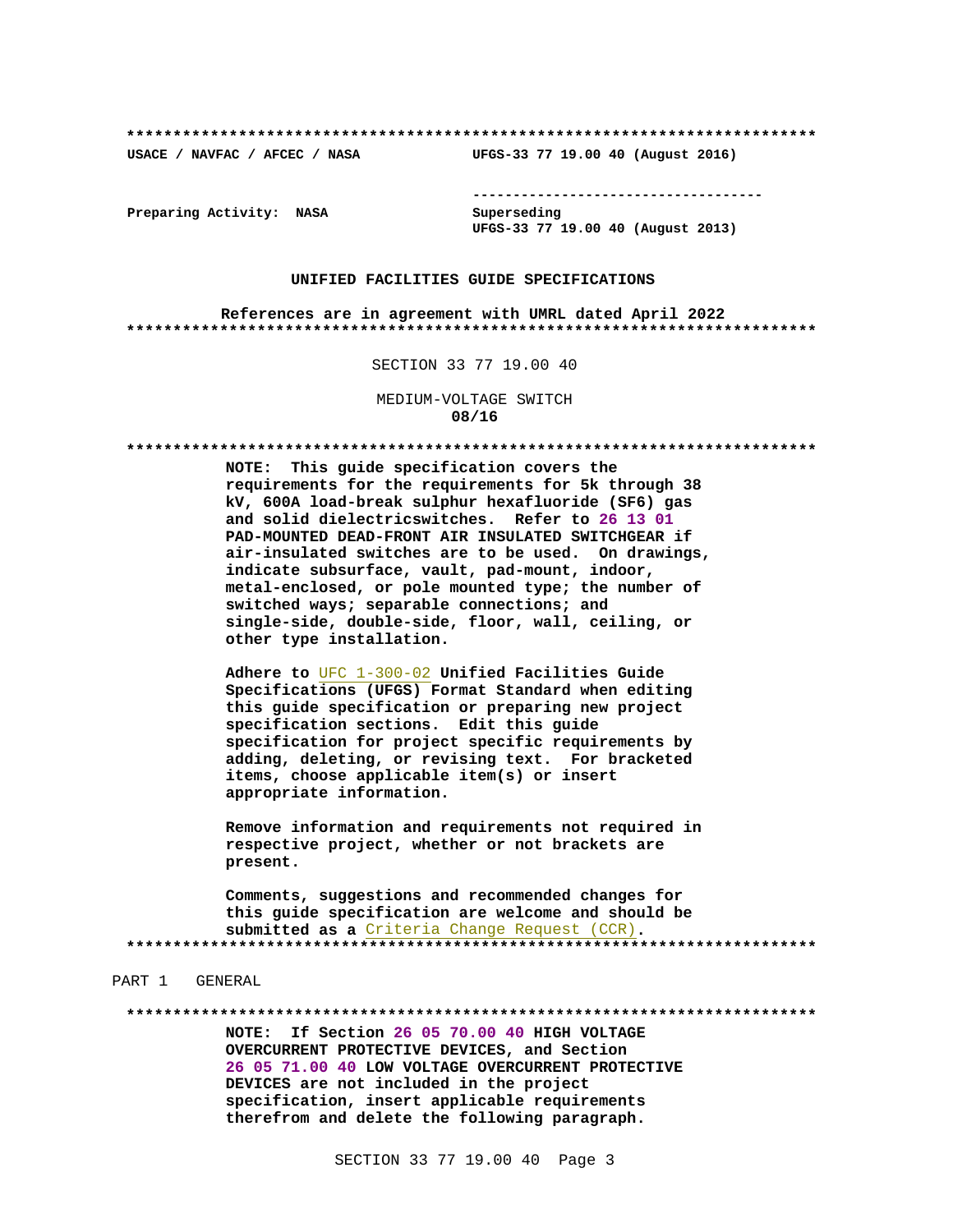#### 

Section 26 05 70.00 40 HIGH VOLTAGE OVERCURRENT PROTECTIVE DEVICES, and Section 26 05 71.00 40 LOW VOLTAGE OVERCURRENT PROTECTIVE DEVICES apply to work specified in this section.

#### $1.1$ **REFERENCES**

#### 

NOTE: This paragraph is used to list the publications cited in the text of the guide specification. The publications are referred to in the text by basic designation only and listed in this paragraph by organization, designation, date, and title.

Use the Reference Wizard's Check Reference feature when you add a Reference Identifier (RID) outside of the Section's Reference Article to automatically place the reference in the Reference Article. Also use the Reference Wizard's Check Reference feature to update the issue dates.

References not used in the text are automatically deleted from this section of the project specification when you choose to reconcile references in the publish print process. 

The publications listed below form a part of this specification to the extent referenced. The publications are referred to within the text by the basic designation only.

ASTM INTERNATIONAL (ASTM)

|                 | <b>ASTM A123/A123M</b> | (2017) Standard Specification for Zinc<br>(Hot-Dip Galvanized) Coatings on Iron and<br>Steel Products                |
|-----------------|------------------------|----------------------------------------------------------------------------------------------------------------------|
|                 | <b>ASTM A153/A153M</b> | (2016a) Standard Specification for Zinc<br>Coating (Hot-Dip) on Iron and Steel<br>Hardware                           |
|                 | ASTM D1535             | (2014; R 2018) Standard Practice for<br>Specifying Color by the Munsell System                                       |
|                 | ASTM D2472             | (2000; R 2014) Standard Specification for<br>Sulphur Hexafluoride                                                    |
|                 |                        | INSTITUTE OF ELECTRICAL AND ELECTRONICS ENGINEERS (IEEE)                                                             |
| <b>IEEE 386</b> |                        | (2016) Separable Insulated Connector<br>Systems for Power Distribution Systems<br>Rated 2.5 kV through 35 kV         |
| <b>IEEE 592</b> |                        | (2018) Standard for Insulation Shields on<br>Medium-Voltage (15 kV - 35 kV) Cable<br>Joints and Separable Connectors |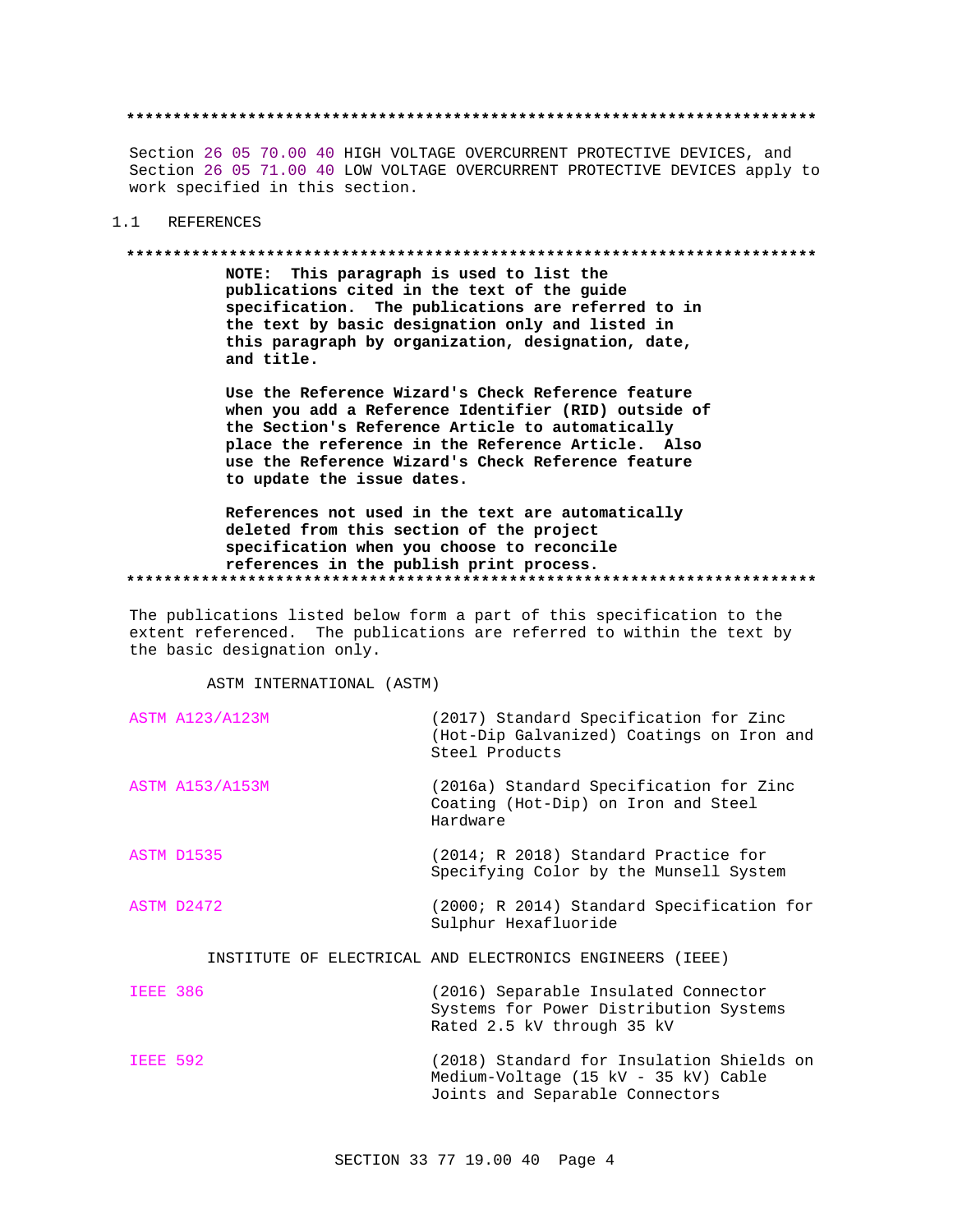| IEEE C2                                              | (2017; Errata 1-2 2017; INT 1 2017)<br>National Electrical Safety Code                                                                                                                        |  |
|------------------------------------------------------|-----------------------------------------------------------------------------------------------------------------------------------------------------------------------------------------------|--|
| <b>IEEE C37.74</b>                                   | (2014) Standard Requirements for<br>Subsurface, Vault, and Pad-Mounted<br>Load-Interrupter Switchgear and Fused<br>Load-Interrupter Switchgear for<br>Alternating Current Systems Up to 38 kV |  |
| IEEE C57.12.28                                       | (2014) Standard for Pad-Mounted Equipment<br>- Enclosure Integrity                                                                                                                            |  |
| IEEE C57.12.29                                       | (2014) Standard for Pad-Mounted Equipment<br>- Enclosure Integrity for Coastal<br>Environments                                                                                                |  |
| INTERNATIONAL ELECTRICAL TESTING ASSOCIATION (NETA)  |                                                                                                                                                                                               |  |
| NETA ATS                                             | (2021) Standard for Acceptance Testing<br>Specifications for Electrical Power<br>Equipment and Systems                                                                                        |  |
| NATIONAL AERONAUTICS AND SPACE ADMINISTRATION (NASA) |                                                                                                                                                                                               |  |
| RCBEA GUIDE                                          | (2004) NASA Reliability Centered Building<br>and Equipment Acceptance Guide                                                                                                                   |  |
| NATIONAL FIRE PROTECTION ASSOCIATION (NFPA)          |                                                                                                                                                                                               |  |
| NFPA 70                                              | (2020; ERTA 20-1 2020; ERTA 20-2 2020; TIA<br>20-1; TIA 20-2; TIA 20-3; TIA 20-4)<br>National Electrical Code                                                                                 |  |
| NFPA 70B                                             | (2019) Recommended Practice for Electrical<br>Equipment Maintenance                                                                                                                           |  |

### 1.2 SUBMITTALS

#### **\*\*\*\*\*\*\*\*\*\*\*\*\*\*\*\*\*\*\*\*\*\*\*\*\*\*\*\*\*\*\*\*\*\*\*\*\*\*\*\*\*\*\*\*\*\*\*\*\*\*\*\*\*\*\*\*\*\*\*\*\*\*\*\*\*\*\*\*\*\*\*\*\*\***

**NOTE: Review Submittal Description (SD) definitions in Section 01 33 00 SUBMITTAL PROCEDURES and edit the following list, and corresponding submittal items in the text, to reflect only the submittals required for the project. The Guide Specification technical editors have classified those items that require Government approval, due to their complexity or criticality, with a "G." Generally, other submittal items can be reviewed by the Contractor's Quality Control System. Only add a "G" to an item, if the submittal is sufficiently important or complex in context of the project.**

**For Army projects, fill in the empty brackets following the "G" classification, with a code of up to three characters to indicate the approving authority. Codes for Army projects using the Resident Management System (RMS) are: "AE" for Architect-Engineer; "DO" for District Office (Engineering Division or other organization in the**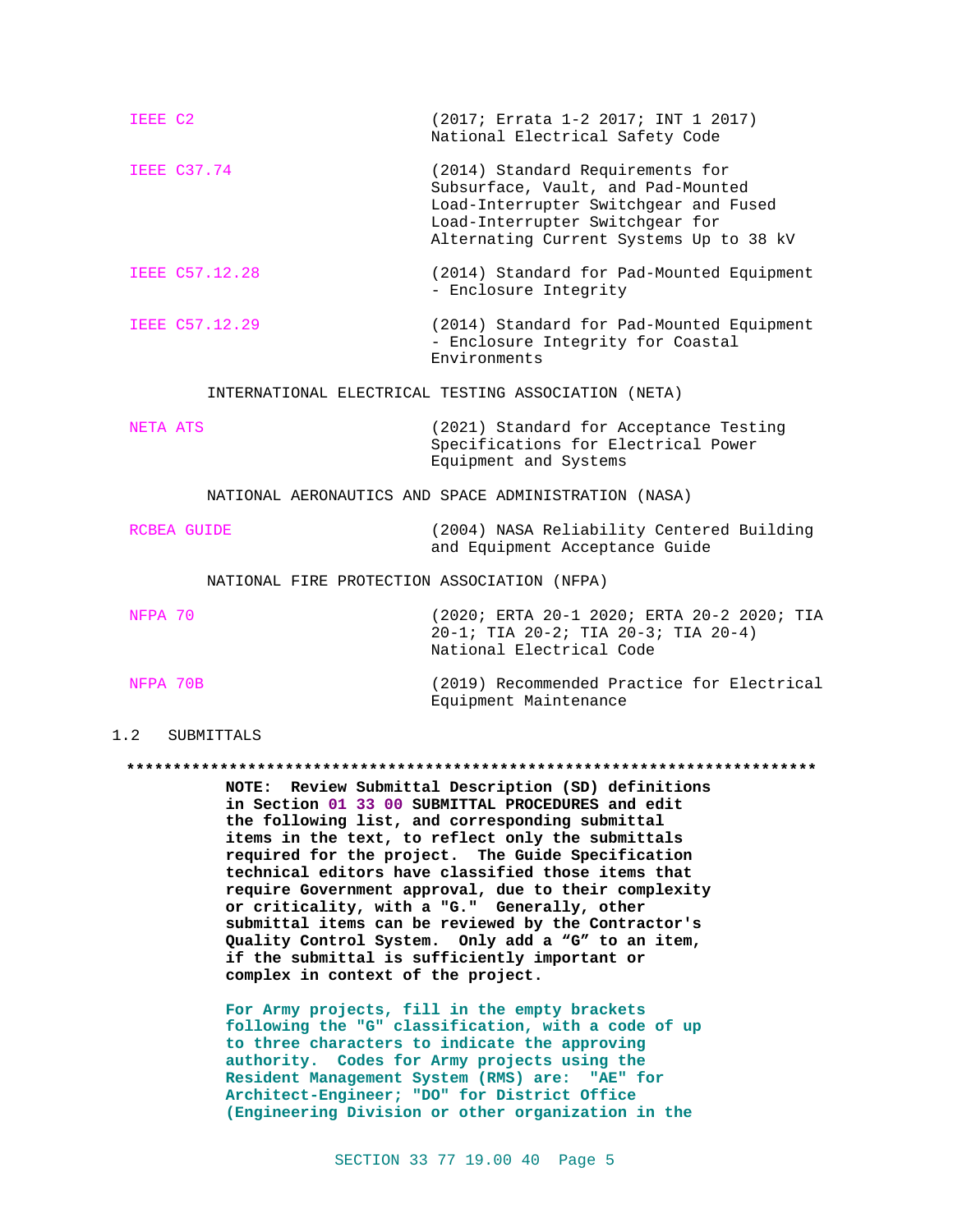**District Office); "AO" for Area Office; "RO" for Resident Office; and "PO" for Project Office. Codes following the "G" typically are not used for Navy, Air Force, and NASA projects.**

**The "S" classification indicates submittals required as proof of compliance for sustainability Guiding Principles Validation or Third Party Certification and as described in Section 01 33 00 SUBMITTAL PROCEDURES.**

**Choose the first bracketed item for Navy, Air Force and NASA projects, or choose the second bracketed item for Army projects. \*\*\*\*\*\*\*\*\*\*\*\*\*\*\*\*\*\*\*\*\*\*\*\*\*\*\*\*\*\*\*\*\*\*\*\*\*\*\*\*\*\*\*\*\*\*\*\*\*\*\*\*\*\*\*\*\*\*\*\*\*\*\*\*\*\*\*\*\*\*\*\*\*\***

Government approval is required for submittals with a "G" or "S" classification. Submittals not having a "G" or "S" classification are [for Contractor Quality Control approval.][for information only. When used, a code following the "G" classification identifies the office that will review the submittal for the Government.] Submit the following in accordance with Section 01 33 00 SUBMITTAL PROCEDURES:

SD-02 Shop Drawings

Assembly Drawings; G[, [\_\_\_\_]]

SD-03 Product Data

Medium Voltage Switches; G[, [\_\_\_\_]]

SD-06 Test Reports

Factory Test Report; G[, [\_\_\_]]

Acceptance Test Report; G[, [\_\_\_]]

SD-10 Operation and Maintenance Data

Medium Voltage Switches

## 1.3 QUALITY CONTROL

## 1.3.1 Regulatory Requirements

In each of the publications referred to herein, consider the advisory provisions to be mandatory, as though the word, "shall" had been substituted for "should" wherever it appears. Interpret references in these publications to the "authority having jurisdiction," or words of similar meaning, to mean the Contracting Officer. Ensure equipment, materials, installation, and workmanship are in accordance with the mandatory and advisory provisions of NFPA 70, IEEE C2 unless more stringent requirements are specified or indicated.

## 1.3.2 Standard Products

Provide materials and equipment that are products of manufacturers regularly engaged in the production of such products which are of equal material, design and workmanship. Provide products which have been in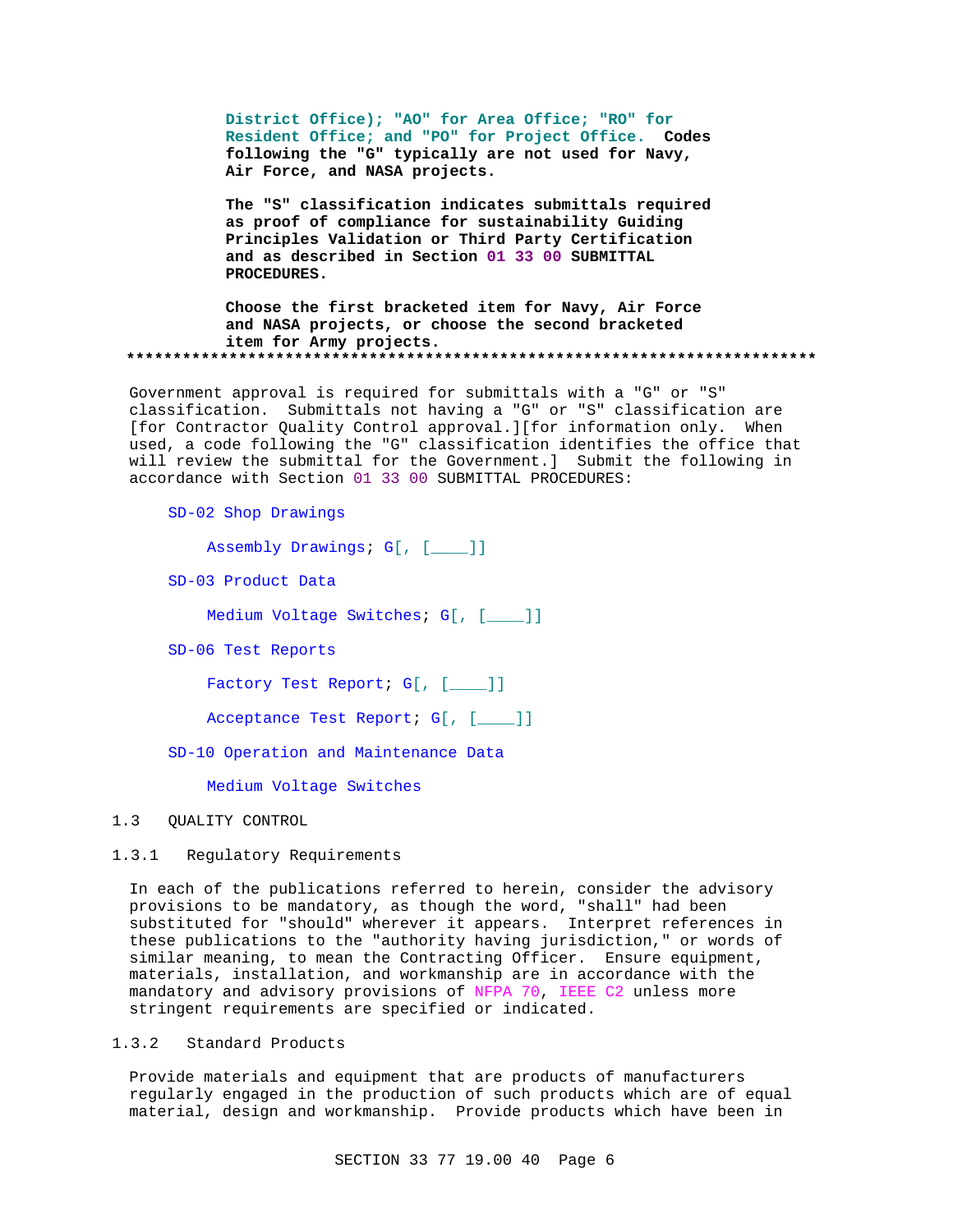satisfactory commercial or industrial use for 2 years prior to bid opening. Ensure the 2-year period includes applications of equipment and materials under similar circumstances and of similar size. Ensure the product has been on sale on the commercial market through advertisements, manufacturers' catalogs, or brochures during the 2-year period. Where two or more items of the same class of equipment are required, these items must be products of a single manufacturer.

Ensure products manufactured more than 3 years prior to date of delivery to site not be used, unless specified otherwise.

#### $1.3.3$ Delivery, Storage, and Handling

Handle and store medium voltage switches in accordance with manufacturer's recommendations. Ensure switches are shipped preassembled from the manufacturer.

#### Predictive Testing and Inspection Technology Requirements  $1.3.4$

# 

NOTE: The Predictive Testing and Inspection (PT&I) tests prescribed in Section 01 86 26.07 40 RELIABILITY CENTERED ACCEPTANCE FOR ELECTRICAL SYSTEMS are MANDATORY for all NASA assets and systems identified as Critical, Configured, or Mission Essential. If the system is non-critical, non-configured, and not mission essential, use sound engineering discretion to assess the value of adding these additional test and acceptance requirements. See Section 01 86 26.07 40 RELIABILITY CENTERED ACCEPTANCE FOR ELECTRICAL SYSTEMS for additional information regarding cost feasibility of PT&I. 

This section contains systems and equipment components regulated by NASA's Reliability Centered Building and Equipment Acceptance Program. This program requires the use of Predictive Testing and Inspection (PT&I) technologies in conformance with RCBEA GUIDE to ensure building equipment and systems have been installed properly and contain no identifiable defects that shorten the design life of a system and its components. Satisfactory completion of all acceptance requirements is required to obtain Government approval and acceptance of the work.

Perform PT&I tests and provide submittals as specified in Section 01 86 26.07 40 RELIABILITY CENTERED ACCEPTANCE FOR ELECTRICAL SYSTEMS.

#### PART 2 PRODUCTS

### 2.1 EOUIPMENT

Provide [manually][automatically] operated, load-interrupting type medium voltage switches for use on a 3-phase, [3][4]-wire system and with ratings as follows:

#### 

NOTE: Ratings shown below are typical minimums manufacturer minimums. Refer to basis of design manufacturer's product data for the system being designed when selecting switch and ratings.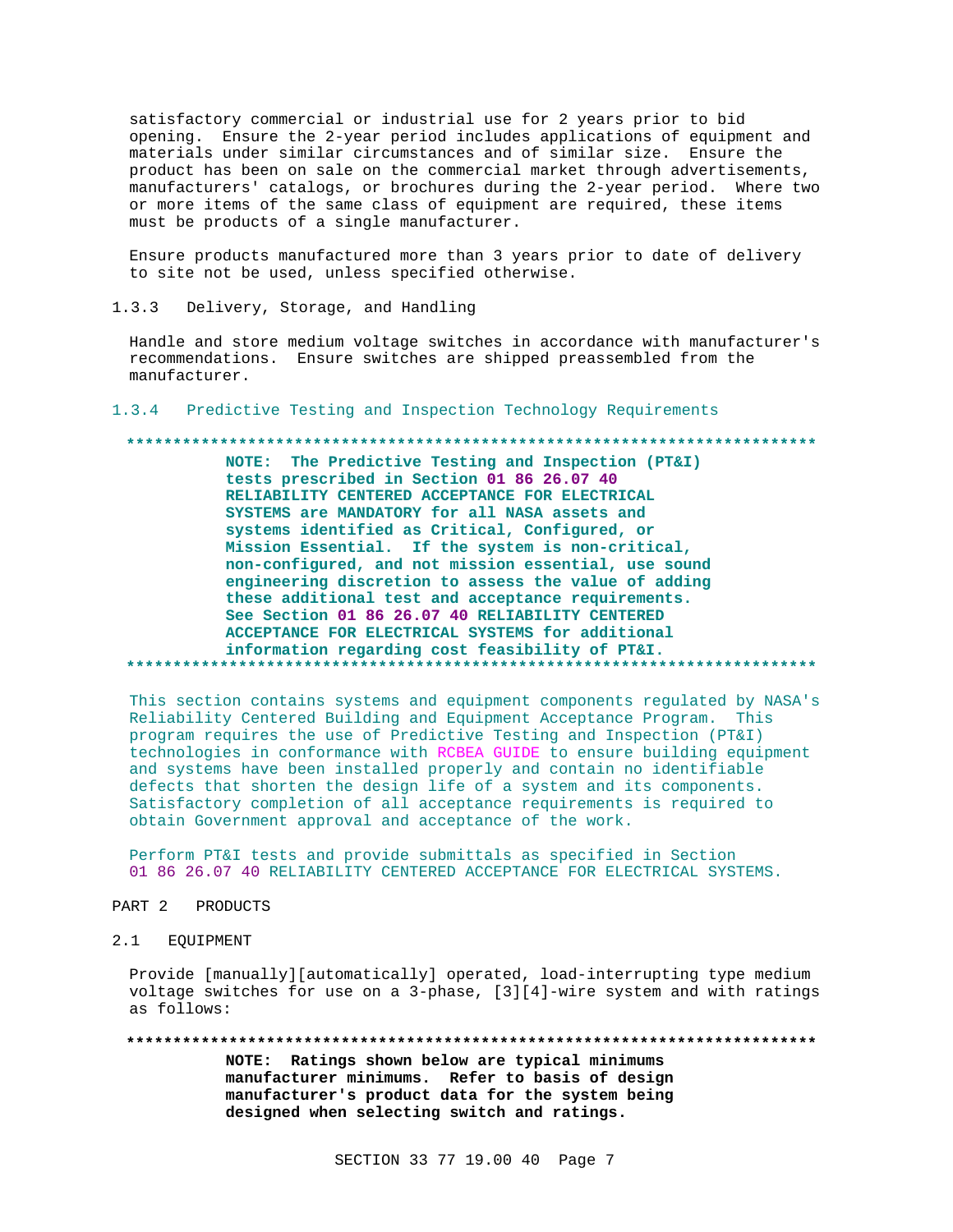- a. [15] [ ] kV Maximum Design Voltage
- b. [110][ ] kV Basic Impulse Level (BIL)
- $c. [600]$ [ ] A Minimum Continuous Current
- $d. [600]$ [ ] A Minimum Load Break Current
- e. [12.5][ ] kA Symmetrical Fault Interrupter Rating
- f. [20][ ] kA Asymmetrical Fault Interrupter Rating

Submit product data for medium voltage switches including manufacturer's assembly drawings detailing switch construction, configuration, and mounting and installation.

Provide switches with suitable attachments to permit closing and opening under full rated load current, without damage. Ensure switches are equipped with a visible break option that allows direct viewing or indication of the switch contacts in the open and closed positions.

## NOTE: Coordinate cable termination requirements of medium voltage switches with 26 05 13.00 40 MEDIUM-VOLTAGE CABLES.

Provide cable and cable terminations in accordance with Section 26 05 13.00 40 MEDIUM-VOLTAGE CABLES. Equip switches with [600][200] ampere bushing wells and bushing well inserts to accept load break elbows, as indicated.

Provide fittings, lifting eyes, insulators, and other required accessories with the switch as necessary for transportation and installation of the equipment.

Provide all corrosion-resistant metal operating parts of switch assemblies.

Solid Dielectric Switches  $2.1.1$ 

Provide [indoor][outdoor] rated switch with switched and protected ways as indicated and rated for the required continuous load and interrupting current. Ensure switch is designed for [front[ and]][rear] access to operators, bushings, and terminations. Provide switch enclosures constructed in accordance with [IEEE C57.12.28] [IEEE C57.12.29] equipped with ground bus capable of carrying the rated fault current for one second for each way. Ensure enclosure is equipped with hinged access doors equipped with penta head locking bolts and provisions for padlocking.

Provide switch of dead-front design with stainless steel operating mechanism housing equipped with a viewing window for verification of vacuum interrupter contact position with indicator position labeling visible from viewing window. Ensure each switched way is equipped with a two position switch for "Open" position, "Closed" position, and has provisions for grounding.

Provide solid dielectric modules coated with a semi-conductive layer of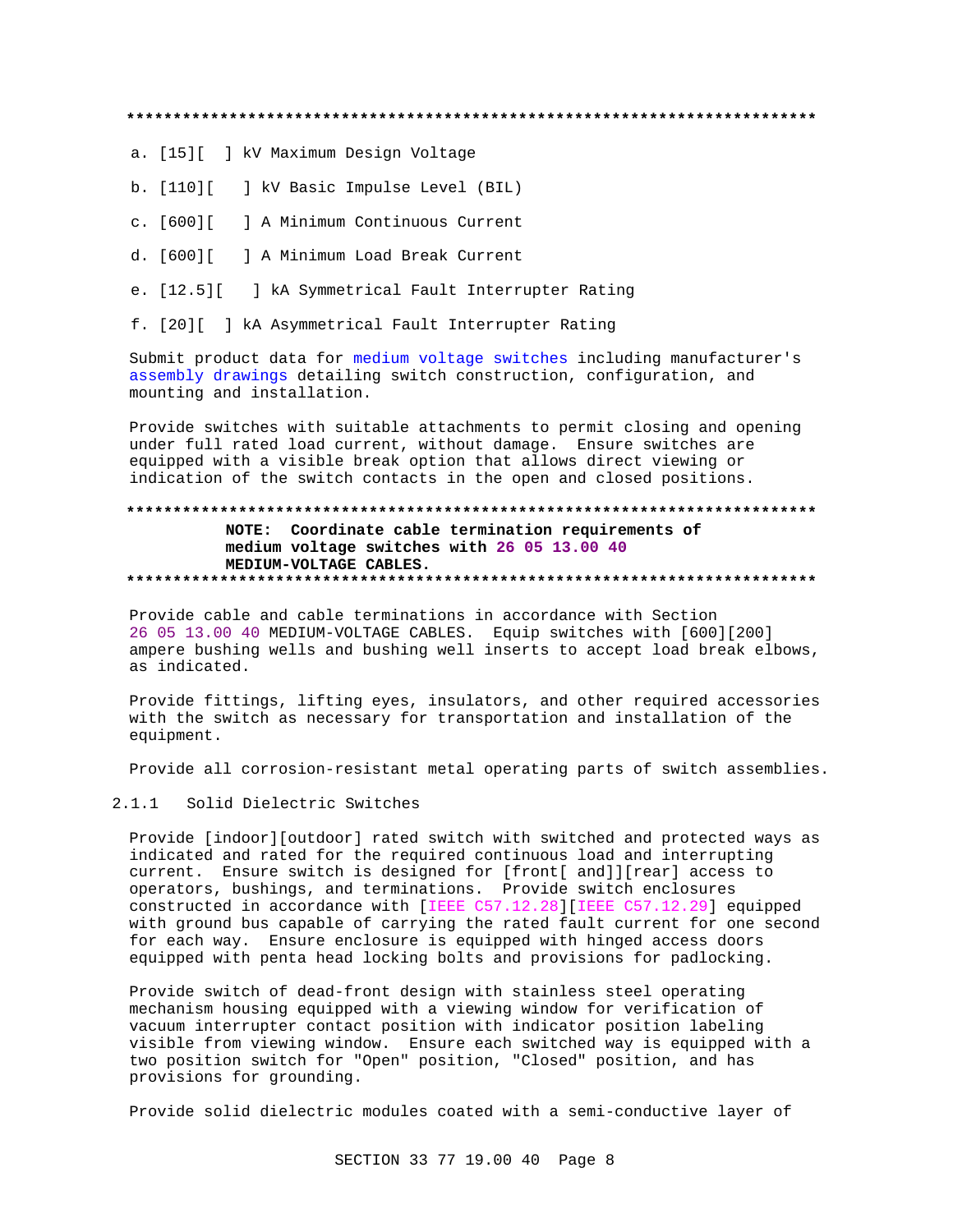epoxy tested to IEEE 592. Ensure modules are fully sealed and tested to to prevent ingress of moisture and designed to interrupt all load and fault currents within the vacuum bottle. Provide fault interrupter assembly consisting of switch mechanism consisting of three individual vacuum bottle assemblies mechanically linked to a single spring-assisted operating mechanism. Ensure manual opening and closing of each way is via an operating handle.

Provide stainless steel three line diagram and nameplates installed on switch. Ensure nameplates indicate the manufacturer's name, catalog number, model number, date of manufacture, and serial number.

# 2.1.2 Sulfur Hexafluoride (SF6) Switches

Provide [indoor][outdoor] rated switch with switched and protected ways as indicated and rated for the required continuous load and interrupting current. Ensure switch is designed for [front[ and]][rear] access to operators, bushings, and terminations. Provide switch enclosures constructed in accordance with [IEEE C57.12.28][IEEE C57.12.29] equipped with ground bus capable of carrying the rated fault current for one second for each way. Ensure enclosure is equipped with hinged access doors equipped with penta head locking bolts and provisions for padlocking.

Provide switch with contacts and cable entrance terminations contained in a single welded, [mild steel][304 stainless steel] tank. Ensure switch is factory filled with SF6 gas conforming to ASTM D2472 to a nominal 69 kpa 10 psig positive pressure at 24 degrees C 75 degrees F. Paint switch tank using a corrosion resistant-epoxy paint. Ensure switch is equipped with [temperature compensated] SF6 gas pressure gauge and fill valve.[ Equip switch with low pressure warning device and dry contact for remote notification if SF6 pressure falls below manufacturer recommended levels.]

Provide switch of dead-front design with stainless steel operating mechanism housing equipped with a viewing window for verification of vacuum interrupter contact position with indicator position labeling visible from viewing window. Ensure each switched way is equipped with a two position switch for "Open" position, "Closed" position, and has provisions for grounding.

Provide solid dielectric modules coated with a semi-conductive layer of epoxy tested to IEEE 592. Ensure modules are fully sealed and tested to to prevent ingress of moisture and designed to interrupt all load and fault currents within the vacuum bottle. Provide fault interrupter assembly consisting of switch mechanism consisting of three individual vacuum bottle assemblies mechanically linked to a single spring-assisted operating mechanism. Ensure manual opening and closing of each way is via an operating handle.

Provide stainless steel three line diagram and nameplates installed on switch. Ensure nameplates indicate the manufacturer's name, catalog number, model number, date of manufacture, and serial number.

Provide provisions for padlocking each handle in any position.

## 2.2 COMPONENTS

Provide fuses located in a separate compartment on the outgoing feeders as indicated and per Section 26 05 70.00 40 HIGH VOLTAGE OVERCURRENT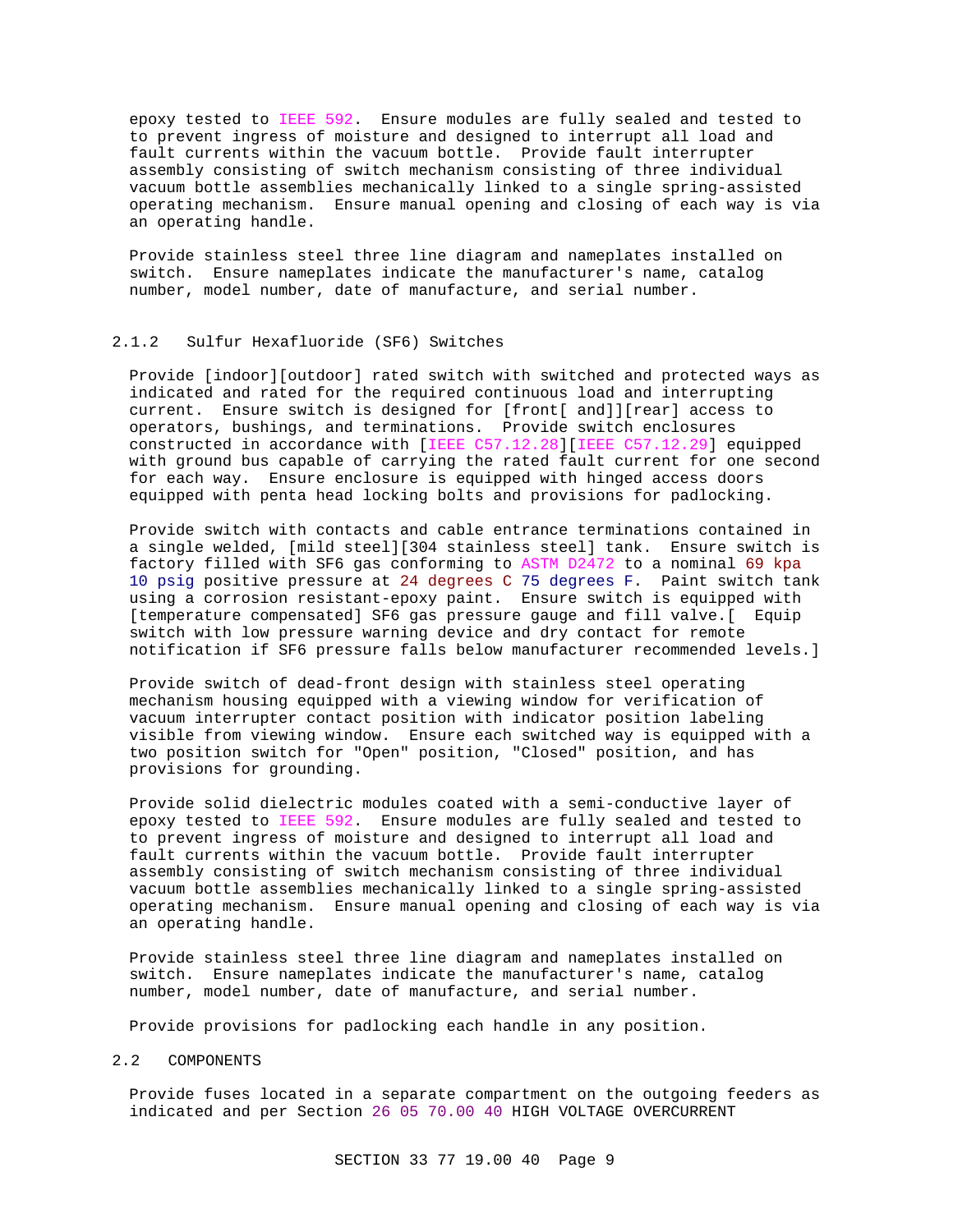PROTECTIVE DEVICES and Section 26 05 71.00 40 LOW VOLTAGE OVERCURRENT PROTECTIVE DEVICES.

NOTE: Space heaters are seldom required with SF6 and solid dielectric switches. Choose the following paragraphs only when metal enclosed switch/fuse modules are used and where moisture could condense on components in air-filled compartments. Wattage supplied by heaters is 1/4 of the heater nameplate rating when 240-volt heaters are operated at 120 volts. Factory Finish  $2.2.1$ 

## 

NOTE: For all outdoor applications and all indoor applications in a harsh environment refer to Section 09 96 00 HIGH-PERFORMANCE COATINGS OT IEEE C57.12.29. High performance coatings are specified for all outdoor applications because ultraviolet radiation breaks down most standard coatings, causing a phenomena known as chalking, which is the first stage of the corrosion process. For additional information contact The Coatings Industry Alliance, specific suppliers such as Keeler and Long and PPG, and NACE International (NACE).

Provide switches with the manufacturer's standard paint finish when used for most indoor installations.

For harsh indoor environments (any area subjected to chemical and/or abrasive action), and all outdoor installations, refer to [Section 09 96 00 HIGH-PERFORMANCE COATINGS][09 90 00 PAINTS AND COATINGS].

Paint [switchgear tank and support frame][enclosure including base] ASTM D1535 Munsell 7GY3.29/1.5 green. Comply with [IEEE C57.12.28][ IEEE C57.12.29] for the paint coating system regardless of equipment material.

#### $2.2.2$ Pad-Mounting Provisions

# NOTE: Choose the following paragraphs when pad-mounted switches are used. Subsurface switches do not require frames since they mount directly to the floor, walls, or ceiling.

Provide mounting frames that are of angle-iron construction, for all [pad] [\_\_\_\_\_] -mounted switches and are hot-dipped galvanized after fabrication in accordance with [ASTM A123/A123M] [ASTM A153/A153M].

#### $2.2.3$ Cable Entrances

Provide cable entrances tested to IEEE 386 and be minimum [15][ ] kV,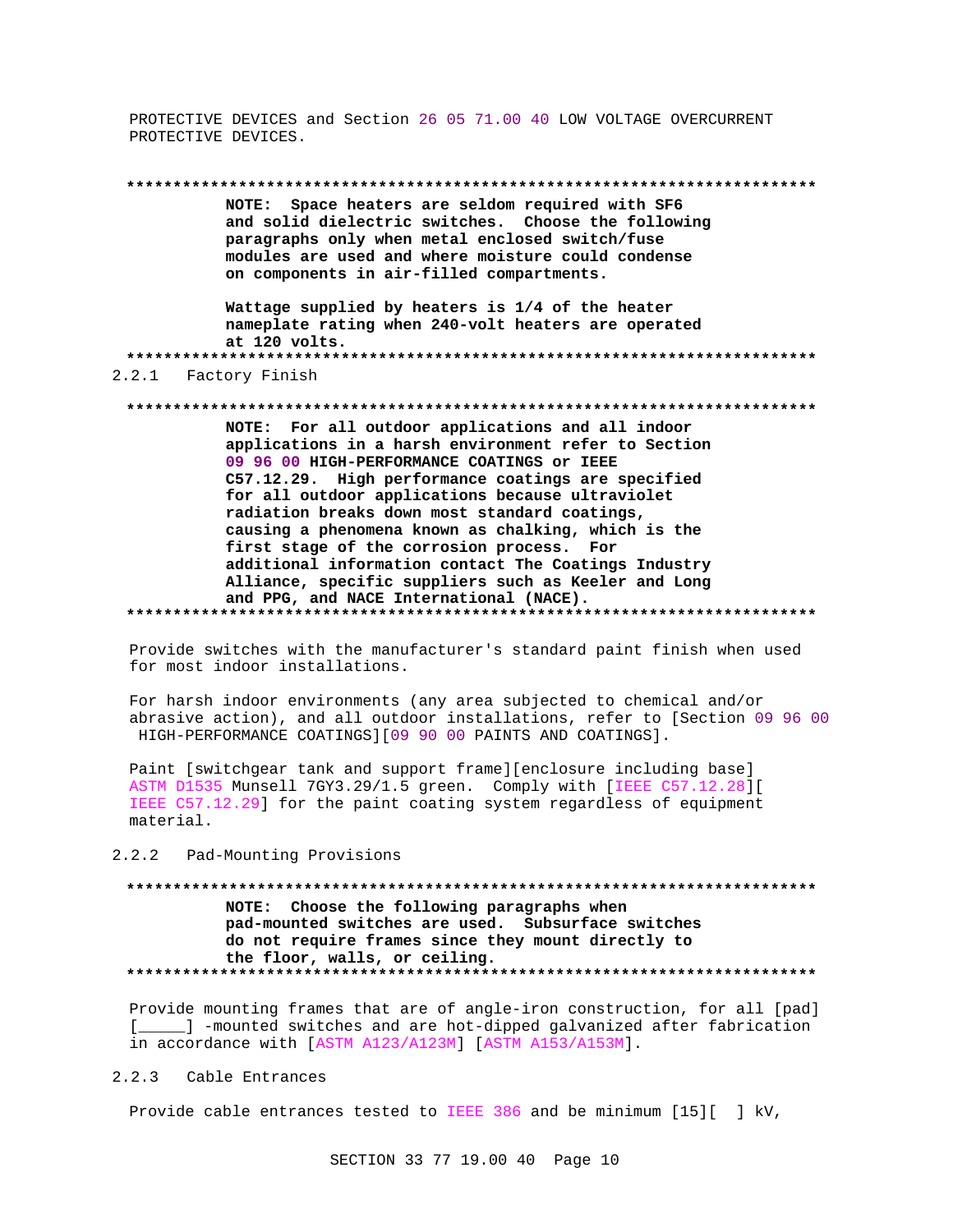[110][ ] kV BIL, [600][200] A [dead][load] break apparatus bushings.

## 2.2.4 Space Heaters

Permanently mark connection diagrams for heater connections on detail drawings and shipping covers.

Equip ventilated cable termination compartment and the fuse compartment on outdoor switches with externally energized space heaters to provide approximately [40] [\_\_\_\_\_] watts/square meter [4] [\_\_\_\_\_] watts/square foot of outer surface area. Provide heaters that have a power density that does not exceed [4] [\_\_\_\_\_] watts per 645 square millimeter [4] [\_\_\_\_\_] watts per square inch of heater element surface. Provide heaters that are rated at [240] [\_\_\_\_\_] volts for connection at [120] [\_\_\_\_\_] volts. Locate heaters at the lowest portion of each space to be heated. Cover terminals. Use thermostats to regulate the temperature.

Provide installed and operable heaters at the time of shipment so that the heaters can be operated immediately on arrival at the site, during storage, or before installation. Mark connection locations prominently on drawings and shipping covers with temporary leads for storage operation easily accessible without removal of shipping protection.

## [2.2.5 Interrupter Control

Provide an electronic control to monitor load and fault current on all three phases of the interrupter. Ensure the current transformers are encapsulated within the [solid dielectric modules][switch tank] to provide control power and current sensing. Ensure no external power source is required for overcurrent protection.

Ensure the controller provides multiple Time Current Characteristic (TCC) curves and all settings may be inputted via the controller's display or via a computer. Ensure the controller allows for multiple TCC curve modification options, including Instantaneous Trip, Inrush Restraint, Phase Time Delay and a Phase Imbalance (Ground Fault) setting.[ Provide a controller that includes a Sequence of Events Recorder (SER) which records the last 16 causes of trip.]

Mount controller in a separate NEMA 4X, stainless steel junction box.[ Provide 2, Form C (Single Pole, Double Throw) auxiliary contacts on all ways wired to separate terminal strips in controller junction box].

Provide manufacturer's programming kit for controller.

## ]2.3 TESTS, INSPECTIONS, AND VERIFICATIONS

## 2.3.1 Factory Test Report

Submit factory test report which include results of design and production tests performed according to IEEE C37.74 to ensure that design performance is maintained in production. Tests are to include but are not limited to:

- a. Mechanical operation check.
- b. AC hi-potential tested one minute phase-to-phase, phase-to-ground and across the open contacts.
- c. Circuit resistance testing.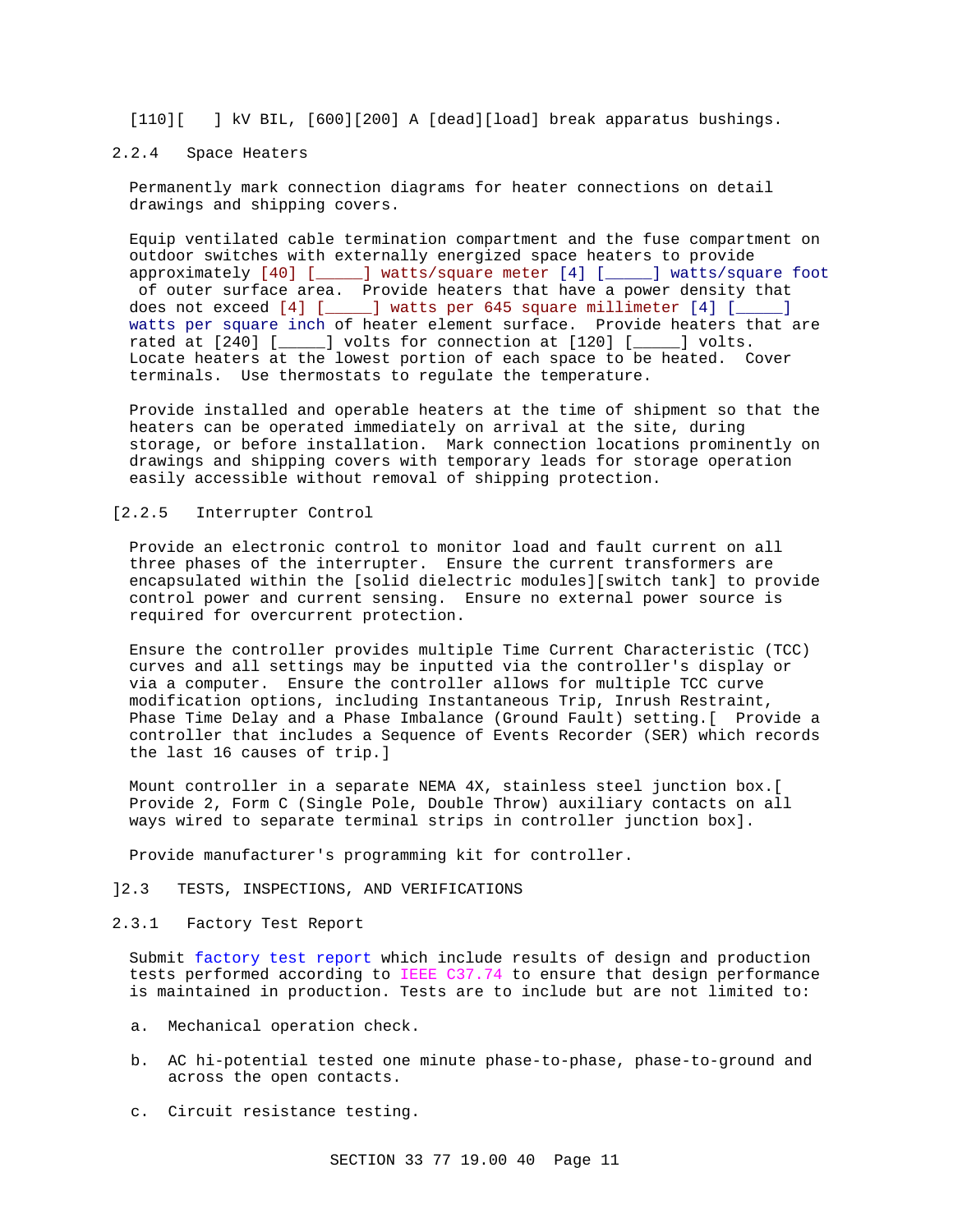- d. Leak test to insure the integrity of all seals and gaskets[
- e. Primary current injection test to test CTs, trip mechanism, and electronic control. ][
- f. X-ray inspection and a partial discharge test of solid dielectric modules to ensure void-free construction. ][
- g. SF6 leak tests to ensure that the completed switch assembly has a leak rate less than 0.0000001 cubic centimeters per second by a helium mass spectrometer test.]

#### PART 3 EXECUTION

#### INSTALLATION  $3.1$

Install switches in accordance with the manufacturer's instructions. Include in the installation all necessary hardware, insulators, and connections to line wire or bus. Ensure installation is in accordance with IEEE C2 and NFPA 70.

 $3.1.1$ Grounding

> Solidly bond tanks, mounting frames, and operating mechanisms to the station ground counterpoise in accordance with IEEE C37.74 and Section 26 05 26.00 40GROUNDING AND BONDING FOR ELECTRICAL SYSTEMS.

Identify incoming line position with a warning tag that states "CAUTION: INCOMING LINE, DO NOT GROUND."

- 3.2 FIELD QUALITY CONTROL
- 3.2.1 Acceptance Testing

#### 

NOTE: If the specified system is identified as critical, configured, or mission essential, use Section 01 86 26.07 40 RELIABILITY CENTERED ACCEPTANCE FOR ELECTRICAL SYSTEMS to establish predictive and acceptance testing criteria, above and beyond that listed below. 

Perform PT&I tests and provide submittals as specified in Section 01 86 26.07 40 RELIABILITY CENTERED ACCEPTANCE FOR ELECTRICAL SYSTEMS.

Perform acceptance testing in accordance with the manufacturer's recommendations, NFPA 70B, and NETA ATS. Submit acceptance test report documenting result

# [3.2.2 Coordination

Program settings into medium voltage switch controllers in accordance with the final, Government approved coordination study.

### 13.3 CLOSEOUT ACTIVITIES

Submit operation and maintenance manuals for medium voltage switches.